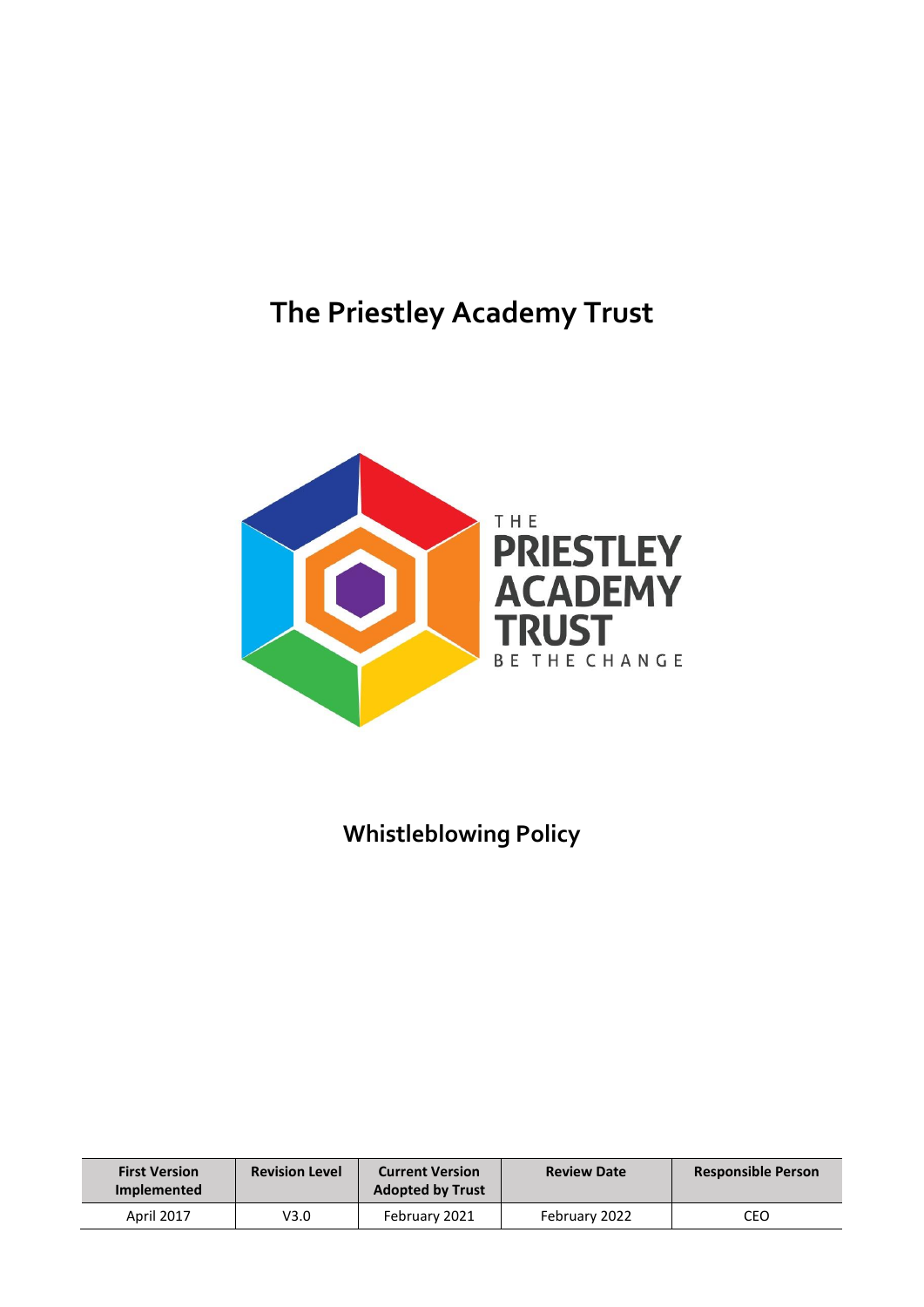# **Contents**

| Appendix A - Managing Whistleblowing During the Coronavirus (COVID-19) Pandemic 11 |
|------------------------------------------------------------------------------------|
|                                                                                    |
|                                                                                    |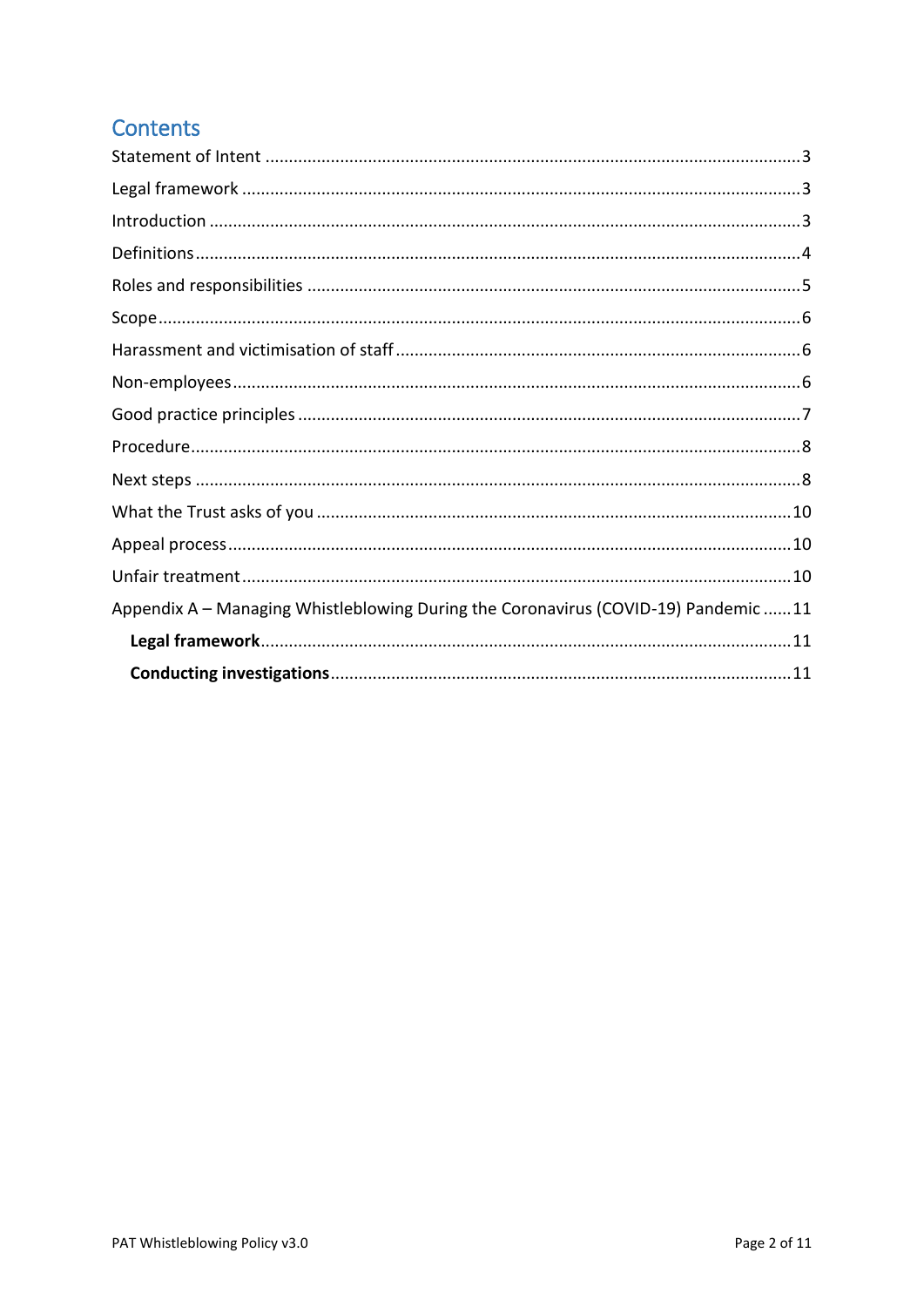# <span id="page-2-0"></span>Statement of Intent

The Priestley Academy Trust is committed to open and honest communication and ensuring the highest possible standards in integrity – we will always treat whistleblowing as a serious matter.

In line with the Trust's commitment to openness, probity and accountability, members of staff are encouraged to report concerns. This policy will work to ensure that, if an employee sees or suspects that something is wrong, they will raise this with the school. This is known as "blowing the whistle" – a phrase that is used throughout this policy and should be viewed as a positive action of speaking up.

This policy seeks to ensure that any person suspecting malpractice knows how to raise concerns and what procedures are in place to deal with the concern.

Where this policy necessitates personal or special category data to be processed, it will be done so in accordance with the Trust's Data Protection Policy.

#### <span id="page-2-1"></span>Legal framework

This policy has due regard to all relevant legislation including, but not limited to, the following:

- Public Interest Disclosure Act 1998
- Employment Rights Act 1996

This policy has been created with regard to the following guidance documents:

- ESFA (2019) 'Academies financial handbook 2019'
- Gov.uk (2015) 'Whistleblowing for employees'
- Sir Robert Francis (2015) 'Freedom to speak up report'

This policy operates in conjunction with the following Trust policies:

- Disciplinary Procedure Policy
- Data Retention Policy
- Concerns & Complaints Policy
- Data Protection Policy

#### <span id="page-2-2"></span>**Introduction**

The Public Interest Disclosure Act 1998 (PIDA) protects employees who "blow the whistle" where the employee reasonably believes that the disclosure falls within the remit of the prescribed person or body and that the information and any allegations are substantially true.

Disclosures made under this procedure will be monitored for statistical purposes as required under the PIDA. The details of any disclosure will remain confidential.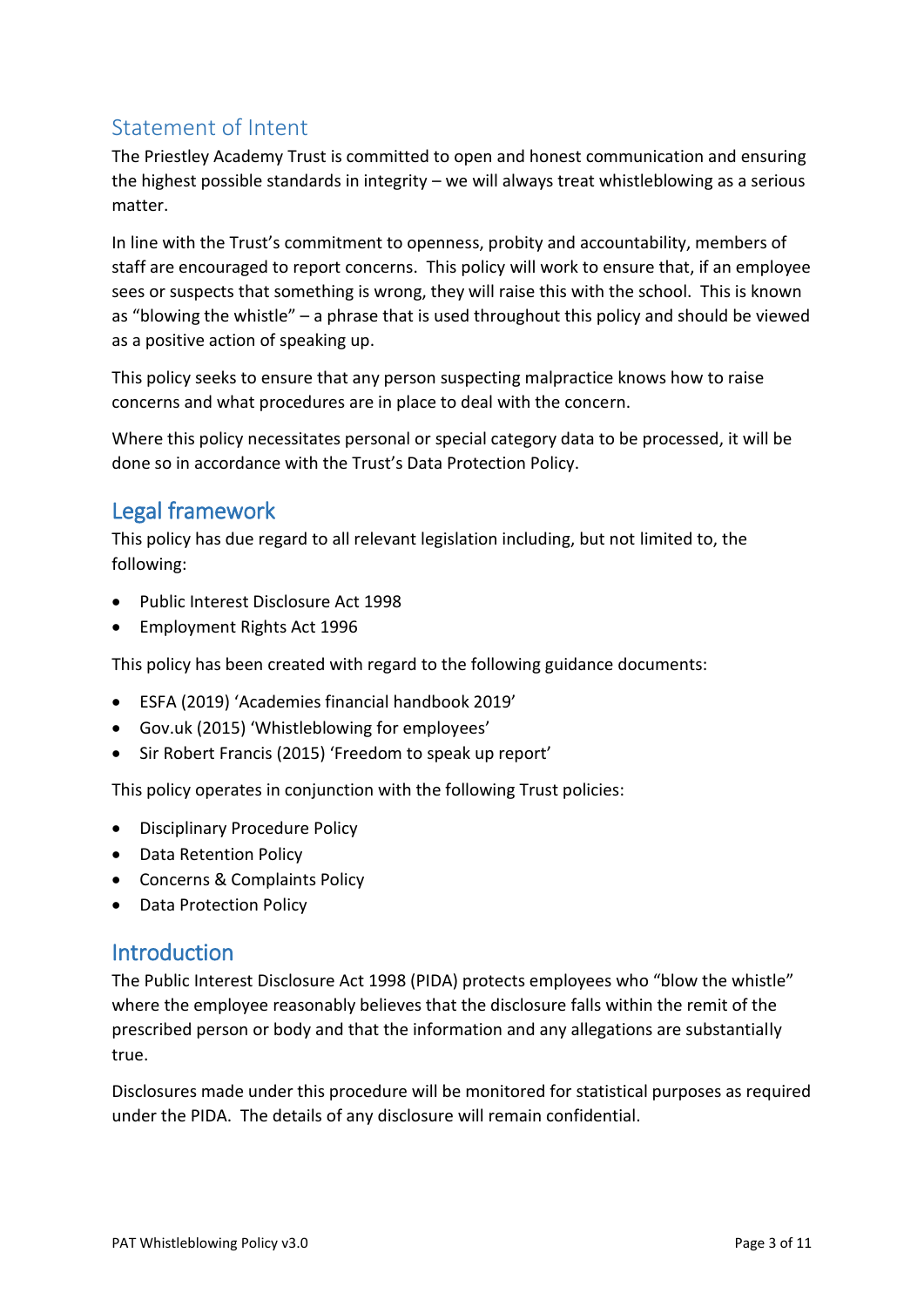The headteacher is the first point of contact for whistleblowing queries within a school and the Chief Operating Officer is the first point of contact for whistleblowing queries within the central team. If the allegation is related to the headteacher or the Chief Operating Officer, the concern will be raised with the CEO. If the allegation is related to the CEO concerns should be either put in writing, marked Private & Confidential and addressed to the Chair of Trustees, The Priestley Academy Trust, c/o The Hub, Margaret McMillan Primary School, Scotchman Road, Bradford BD9 5DF or alternatively via email on [chair@priestley.academy.](mailto:chair@priestley.academy) If the allegation is related to a Trustee or Founder Member the concern should be raised with the ESFA – information on the process can be found by following this link: <https://www.gov.uk/guidance/how-esfa-handles-whistleblowing-disclosures>

Any allegations related to an external contractor should be raised with the COO via the headteacher.

Any member of the Trust community or the general public is able to "blow the whistle", however, the PIDA only protects employees. Refer to the section on Non-employees for further details on how whistleblowing affects this category of individual.

#### <span id="page-3-0"></span>**Definitions**

**Whistleblowing**: whistleblowing is when an employee reports suspected wrongdoing, or 'qualifying disclosures', at work to their employer.

**Qualifying disclosures**: as outlined by the PIDA, qualifying disclosures pertain to when any of the following take place:

- A criminal offence has been committed, is likely to be committed or is being committed
- A person has failed, is failing or is likely to fail to comply with any legal obligation to which they are subject
- A miscarriage of justice has occurred, is occurring or is likely to occur
- The health and safety of any individual has been, is being or is likely to be endangered
- The environment has been, is being or is likely to be damaged
- Information tending to show any matter falling within any of the preceding points has been, is being or is likely to be deliberately concealed

**In the public interests** means that an individual acted outside of their own personal interest – they acted for more than personal gain. It is not necessary for the disclosure to be of interest to the entire public. The following considerations are often used as a test to establish whether something is within the scope of public interest:

- The number of people in the group whose interests the disclosure served
- The nature of the interests and the extent by which individuals are affected by the wrongdoing disclosed
- The nature of the wrongdoing disclosed
- The identity of the alleged wrongdoer

**Blacklisting** refers to an individual who is being refused work because they are viewed as a whistleblower.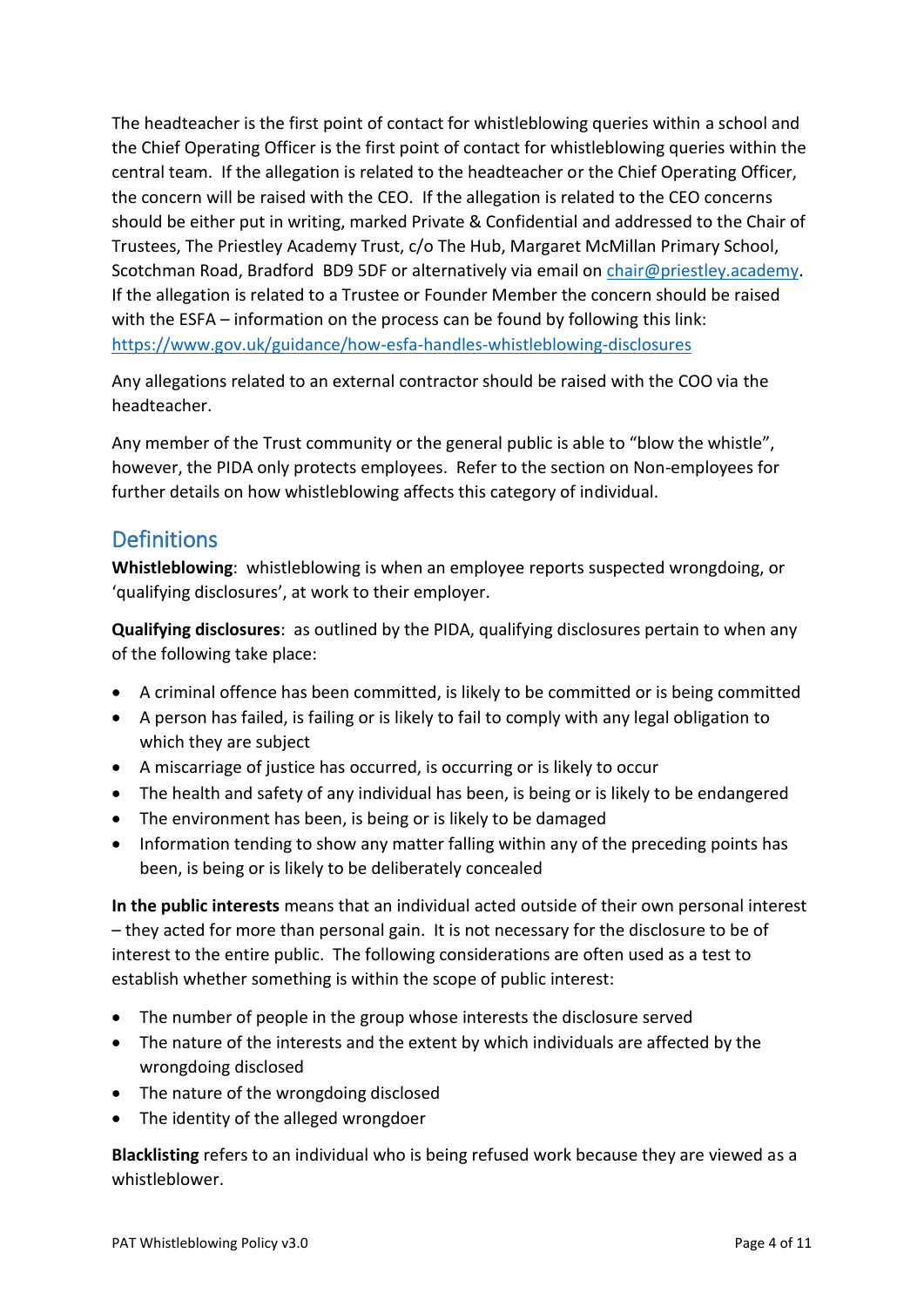**Grievances** involve someone filing a complaint because they personally have been mistreated in some way – the person making the complaint will have a direct interest in the outcome. It is important to understand the difference between raising a grievance and blowing the whistle.

# <span id="page-4-0"></span>Roles and responsibilities

The Trust Board will be responsible for:

- Establishing and agreeing the whistleblowing procedure
- Monitoring the effectiveness of this policy and undertaking any necessary reviews, eg in relation to good practice recommendations or changes in legislation
- Ensuring all members of the Trust community have access to this policy
- Investigating, in liaison with the CEO/COO/headteacher, any concerns that are raised
- Ensuring this policy provides an open and transparent framework where members of the school community can raise their concerns
- Taking the necessary action against members of staff following an investigation into any alleged malpractice
- Ensuring that the minutes of the Trust Board include a record of the Trust's whistleblowing arrangements and who, both internally and externally, staff members should report concerns to

The headteacher will be responsible for:

- Ensuring all members of staff have read and understood this policy
- Receiving, investigating and responding to any concerns that have been raised by the school community
- Being the first point of contact regarding whistleblowing

The Chair of Trustees will be responsible for receiving any concerns raised about the CEO

The CEO will be responsible for receiving any concerns raised about the headteacher or the COO

The COO will be responsible for receiving any concerns raised about the Central Team or external contractors eg cleaning staff, IT staff etc

All members of the school community will be responsible for:

- Raising any concerns that meet the definitions of 'qualifying disclosures' and 'in the public interests'
- Being truthful and reasonable with any concerns that they have
- Not raising malicious or unfounded concerns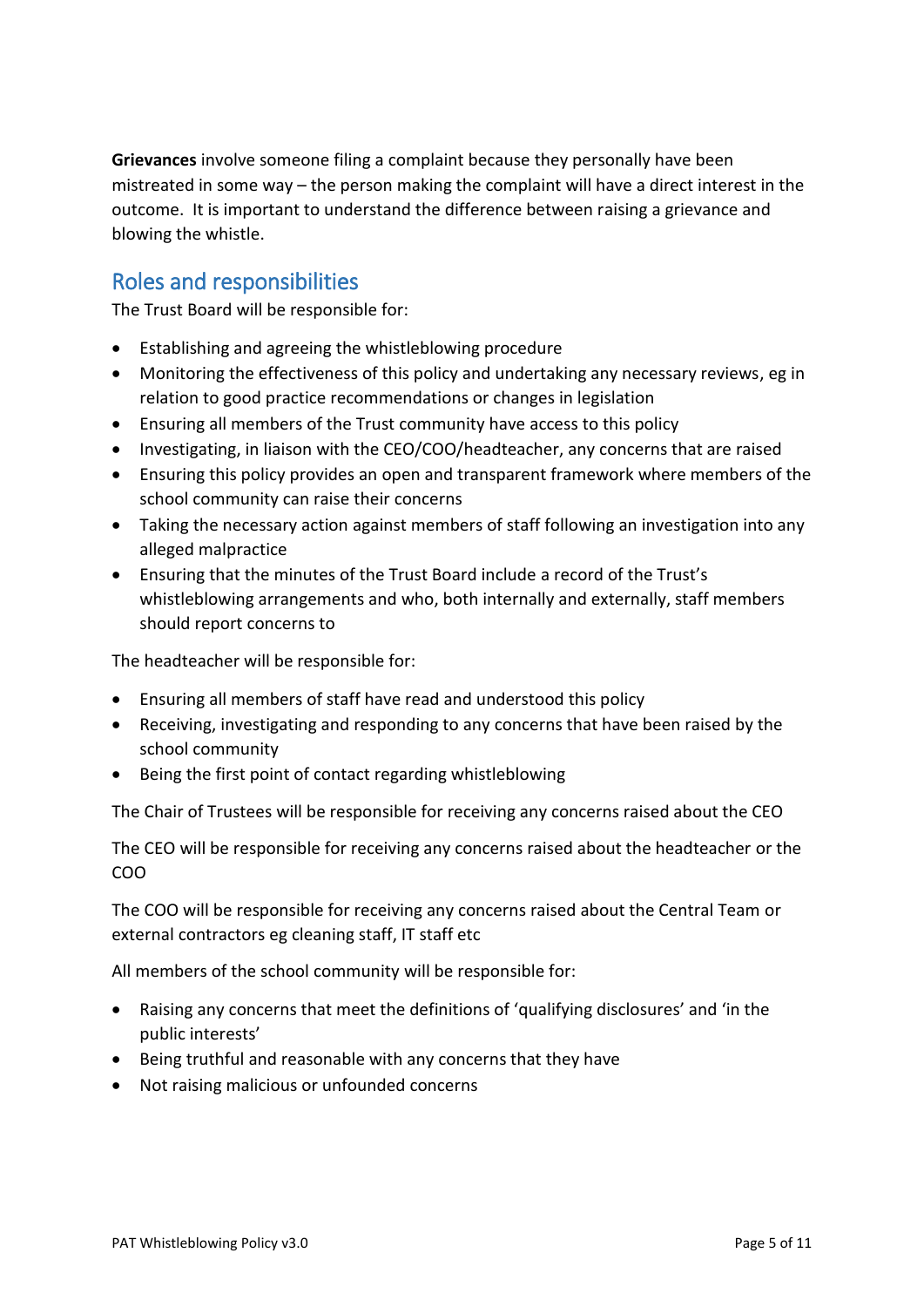### <span id="page-5-0"></span>Scope

This policy will:

- Give confidence to members of the school community when raising concerns about conduct or practice that is potentially illegal, corrupt, improper, unsafe or unethical, or which amounts to malpractice or is inconsistent with school standards and policies
- Provide members of the school community with avenues to raise concerns
- Ensure that members of the school community receive a response to the concerns they have raised and feedback on any action taken
- Offer assurance that members of staff are protected from reprisals or victimisation for whistleblowing action undertaken in good faith and within the meaning of the PIDA

This policy will not be confused with the procedure on dealing with harassment at work or the Trust's Grievance and Disciplinary Procedures

Under this policy, any of the following can raise a concern:

- Employees of the school
- Employees of contractors working for the school, for example, agency staff, builders and drivers
- Employees of suppliers
- Voluntary workers working with the school
- A trainee, such as a student teacher
- Pupils
- The wider community
- Governors

#### <span id="page-5-1"></span>Harassment and victimisation of staff

The Trust recognises that the decision to report a concern can be a difficult one to take, not least because of the fear of reprisal from those responsible for the malpractice or from the Trust as a whole; however, the Trust will not tolerate any such harassment or victimisation and will take appropriate action to protect staff who raise a concern in good faith.

Staff are protected in law by the PIDA, which gives employees protection from detriment and dismissal where they have made a protected disclosure, providing the legal requirements of the Act are satisfied, eg the disclosure was in the public interest.

Any member of staff who victimises or harasses a member of staff as a result of their having raised a concern in accordance with this policy will be dealt with under the Trust's Disciplinary Procedure.

#### <span id="page-5-2"></span>Non-employees

The PIDA and the Employment Rights Act 1996 **do not** protect non-employees as far as whistleblowing is concerned.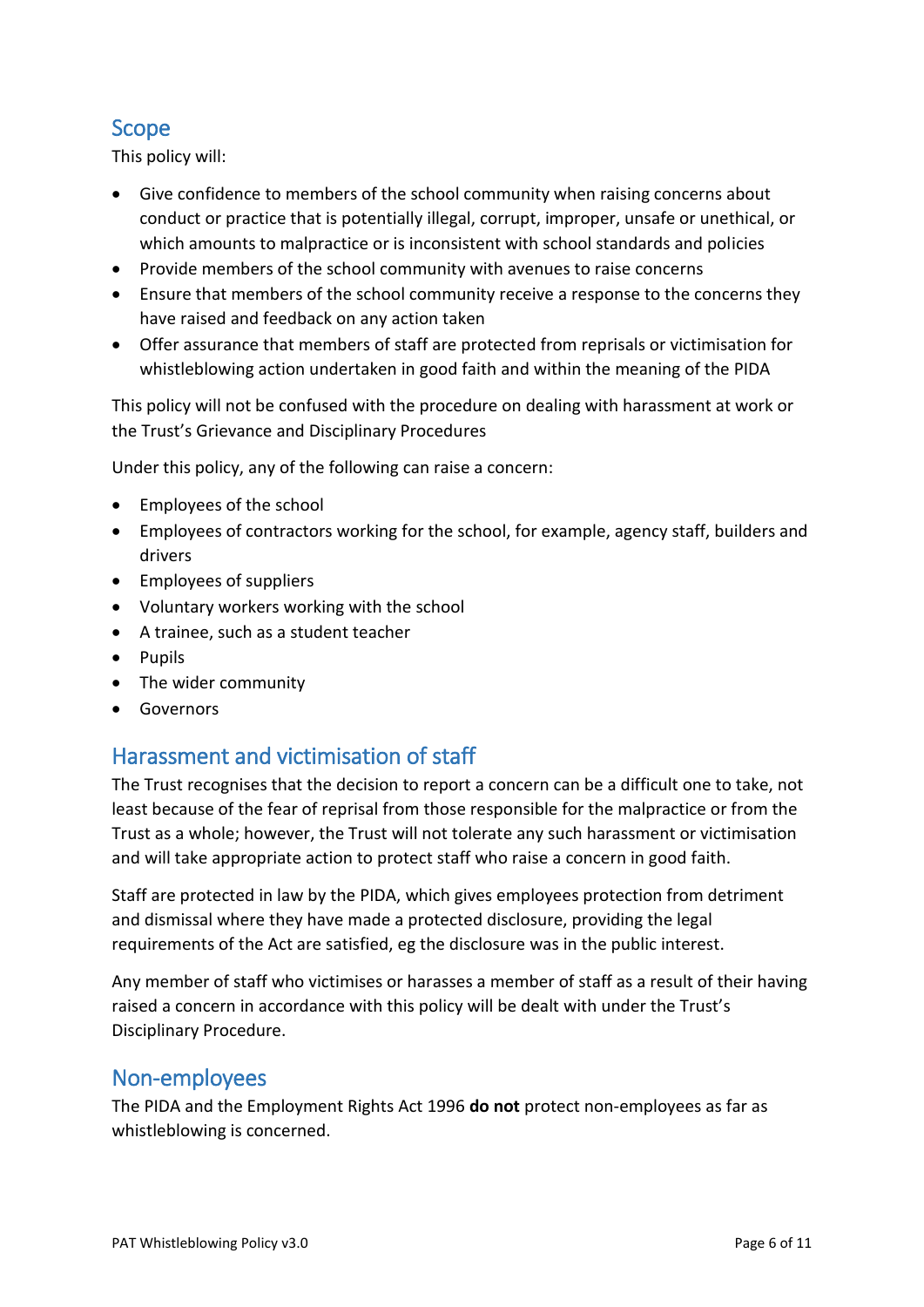Irrespective of the above, the Trust will not allow harassment, dismissal or exclusion for any non-employee who raises a genuine concern.

Where an individual feels that they have been unfairly treated following blowing the whistle, they should make a complaint under the Trust's Concerns and Complaints Policy.

Governors are not employees and, while they are responsible for ensuring there is a whistleblowing procedure in place, they are not protected under the PIDA.

### <span id="page-6-0"></span>Good practice principles

The Trust will implement the core whistleblowing principles, as outlined in the 'Freedom to speak up report', to ensure that whistleblowing procedures are fair, clear and consistent.

The Trust will implement a culture of change by ensuring the following principles are reflected in our ethos and values – there will be a culture:

- Of safety in the Trust
- Where people feel confident with raising concerns
- Free from bullying
- Of visible leadership
- Of valuing staff
- Of reflective practice

By providing a clear procedure for mediating and resolving classes, as outlined in the section below (Procedure), the Trust will ensure that all cases are efficiently handled. This procedure includes:

- How to raise and report concerns
- How investigations will be conducted
- How the school will mediate and resolve disputes

The Trust will implement measures to support good practice by ensuring adherence to the following principles:

- Offering relevant training to staff
- Providing the necessary support to staff
- Providing support to staff who are seeking alternative employment
- Being transparent
- Being accountable
- Conducting an external review of any concerns raised, where necessary
- Undertaking regulatory action as required

We will ensure there are particular support measures in place for vulnerable groups by adhering to the following principles:

• Ensuring non-permanent staff are taught, and receive training on, the same principles as permanent staff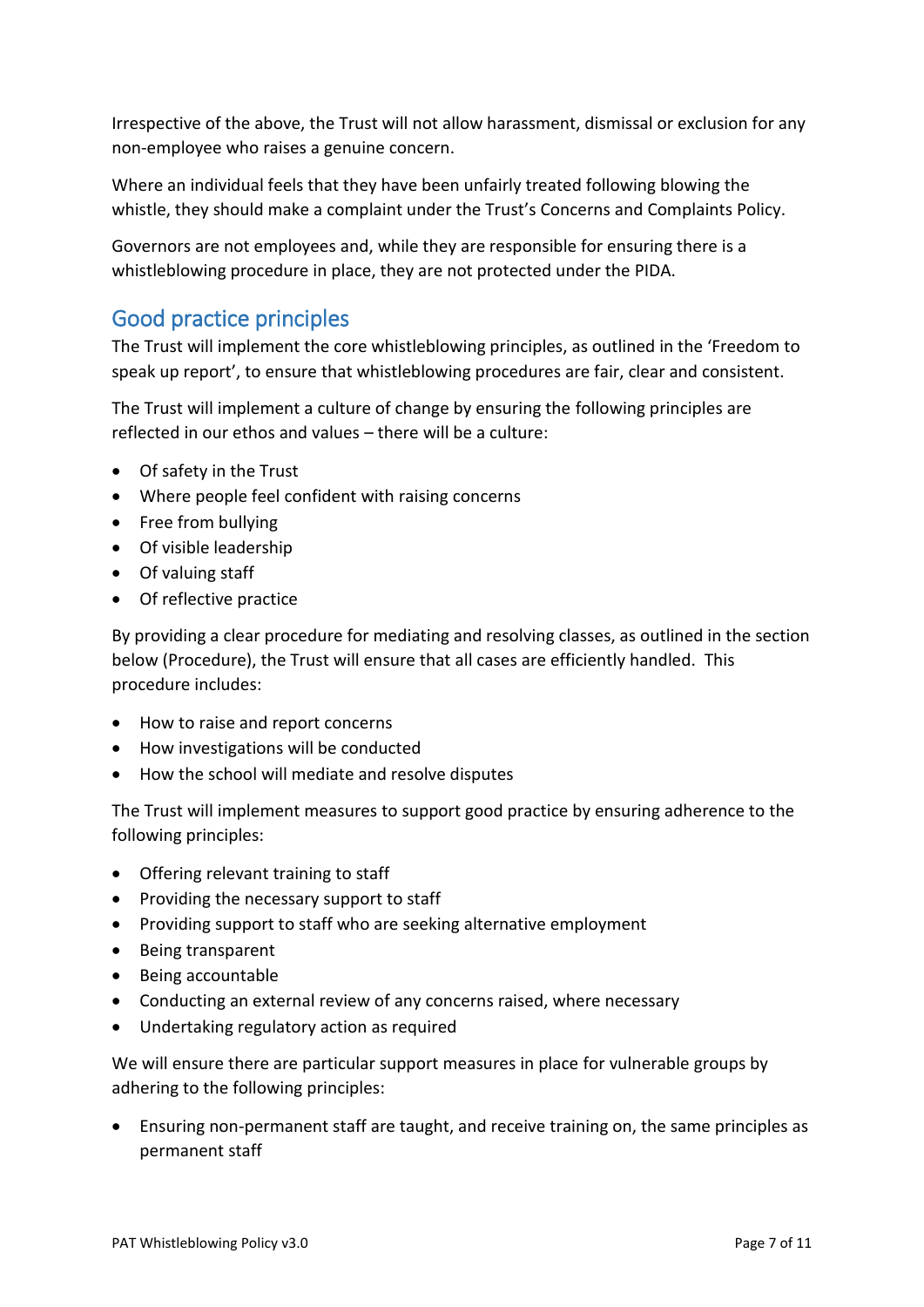- Ensuring students and trainees are subject to all the safeguarding and whistleblowing principles
- Ensuring staff from ethnic minorities are supported, as they may feel particularly vulnerable when raising concerns
- Ensuring staff are empowered and protected, enabling them to raise concerns freely

#### <span id="page-7-0"></span>Procedure

When raising concerns, individuals will express them in writing to the headteacher.

If an individual is raising a concern about the headteacher or COO, they should express their concerns in writing to the CEO. Where this is the case, the CEO will take on the headteacher's duties as outlined in the following section (Next Steps).

When individuals raise their concern, they will include the following information as far as possible:

- The background and history of the concern
- Any relevant names, dates and places
- The reason for the concern

The Trust encourages individuals to let their identity be known when they raise concerns, as anonymous concerns can be challenging to investigate.

Individuals who would like to seek professional and confidential advice should contact Protect, a registered charity that advises on whistleblowing queries. The Protect website can be accessed vi[a www.protect-advice.org.uk](http://www.protect-advice.org.uk/) or they can be contacted on 020 311 72520.

Once an individual has raised a concern, the Trust/school will be responsible for investigating it.

In certain instances, it may be appropriate for the individual to raise the concern with an outside agency eg the police, depending on the severity of the concern. Equally, it may be appropriate for the individual to request that their trade union raises the matter.

If a member of staff feels they should report a concern to the ESFA, they should use the online contact form.

The Trust/school, or the appropriate external agency, will acknowledge receipt of a disclosure but, unless additional information is required, will not contact or engage in dialogue with the whistleblower, as this may undermine the legitimacy of the investigation outcome.

#### <span id="page-7-1"></span>Next steps

The headteacher will write to the individual within 10 working days of the initial meeting to confirm that the concern has been received, as well as to indicate proposals for dealing with the matter.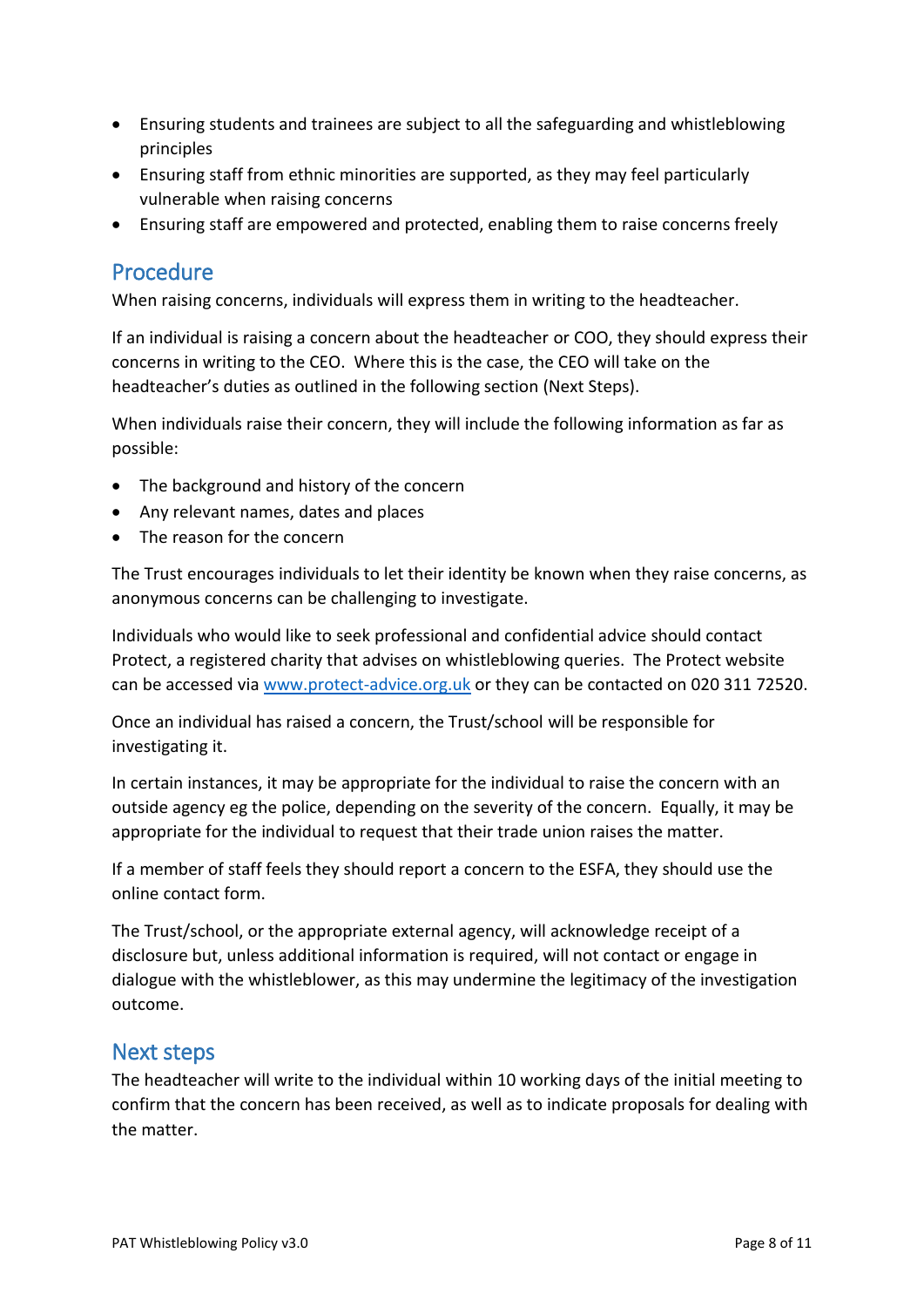The initial stage will be an interview with the whistleblower, and then an assessment of further action will be discussed. During this initial stage, the headteacher will establish if:

- There are grounds for concern and that it is genuine
- The concern was raised in accordance with this policy

During the initial interview, the headteacher will request the individual puts their concern in writing, if they have not already done so. The headteacher will write a summary of the concern if the individual is unable to put it in writing.

The headteacher will explain the following to anybody raising a concern:

- How they will communicate with the complainant throughout the process. It should be noted, the need for confidentiality may prevent the Trust/school giving the complainant specific details of any necessary investigation or any necessary disciplinary action taken as a result of the concern
- That the complainant's identity will be kept confidential from the alleged wrongdoer
- That the Trust will do everything in its power to protect the complainant from discrimination
- That if the concern is genuine, even if the concern is not confirmed, no disciplinary action will be taken against the complainant
- If clear evidence is uncovered that the complainant's concern is malicious or unfounded, disciplinary action may be brought against them

The Trust accepts that the complainant expects to be assured that the matter has been properly addressed. The CEO/Trust Board, subject to any legal constraints and Data protection, will inform them of the outcome of any investigation that may take place

Please note, complainants will not be given any information regarding possible sanctions against the staff member that the concerns were raised about

A record will be kept of the seriousness of the issues raised and the credibility of the concern. All records will be kept confidential and will be stored in line with the Trust's Data Retention Policy.

It may be possible for the concern to be resolved by simply agreeing the necessary action or explaining procedures to the alleged wrongdoer; however, depending on the severity and nature of the concern, it may:

- Be investigated by management, an internal audit or through the disciplinary process
- Be referred to the police or an external auditor
- From the subject of an independent enquiry

If the investigating officer needs to talk to the whistleblower, they are permitted to be accompanied by a trade union representative, a professional association representative, a friend or fellow member of staff not involved in the area of work that the concern relates to. This person will provide support only and will not be allowed to become involved in the proceedings.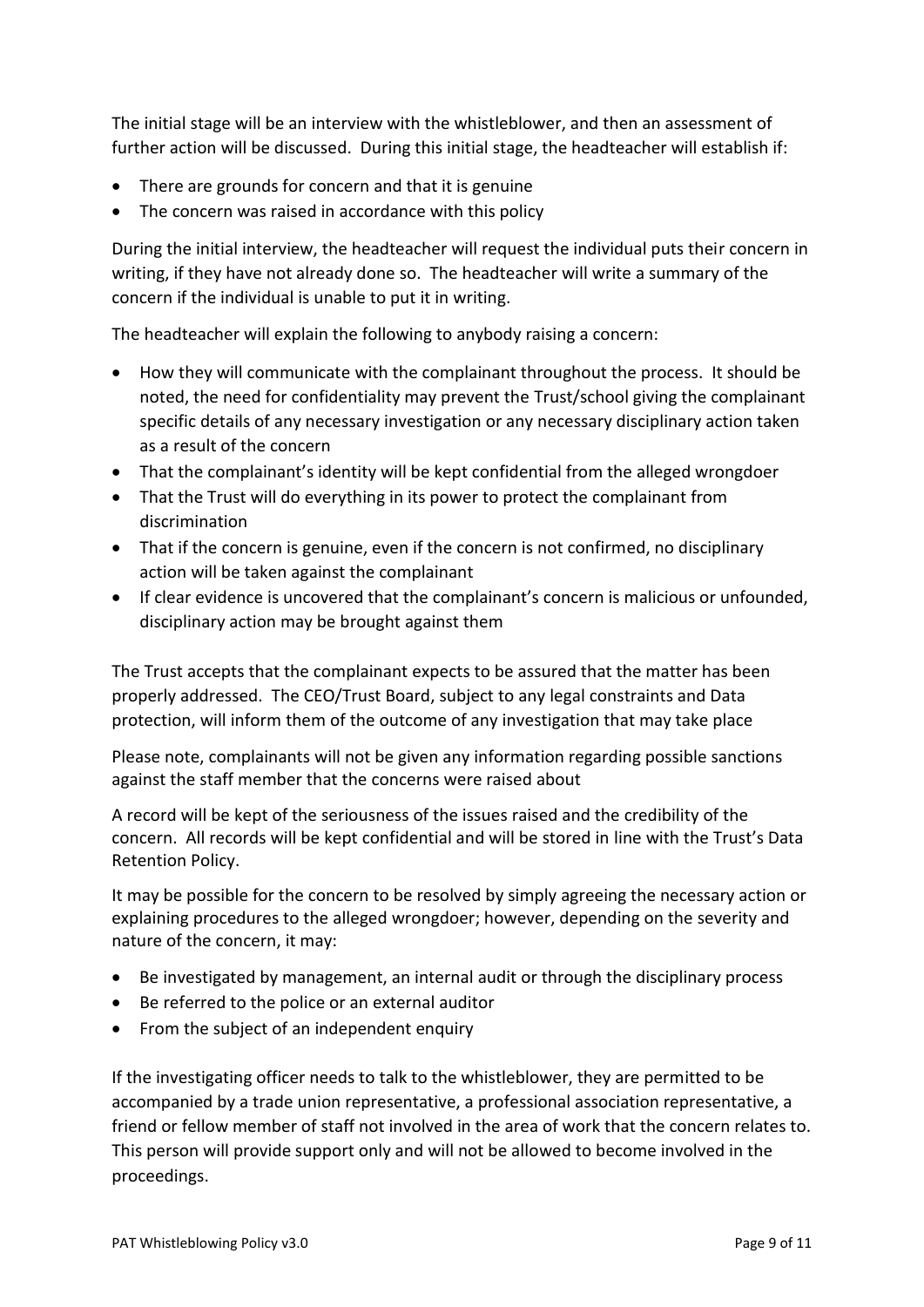A record will be made of the nature and outcome of the concern. The purpose of this is to ensure that a central record is kept which can be cross-referenced with other complaints to monitor any patterns of concern across the Trust and to assist in monitoring the procedure.

The whistleblower will be informed of the results of the investigation, and any action that is proposed will be subject to third party rights. Where action is not taken, the individual will be given an explanation.

# <span id="page-9-0"></span>**What the Trust asks of you**

The purpose of this policy is to enable individuals to raise concerns in confidence, without any fear of reprisal; therefore, it is imperative that whistleblowers:

- Do not take the concern outside the Trust, eg gossiping
- Declare any personal interest in the matter, as the policy is designed to be used in the interest of the public and not for individual matters

#### <span id="page-9-1"></span>Appeal process

If no action is to be taken and/or the individual is not satisfied with the way the matter has been handled, they can make a complaint under the Trust's Concerns and Complaints Policy.

#### <span id="page-9-2"></span>Unfair treatment

An individual can take a case to an employment tribunal if they feel that they have been treated unfairly as a result of whistleblowing.

Further information can be sought from the Citizen's Advice Bureau, the whistleblowing charity Protect, or from an individual's trade union.

Any claims of unfair dismissal needs to be made within three months of the investigation ending.